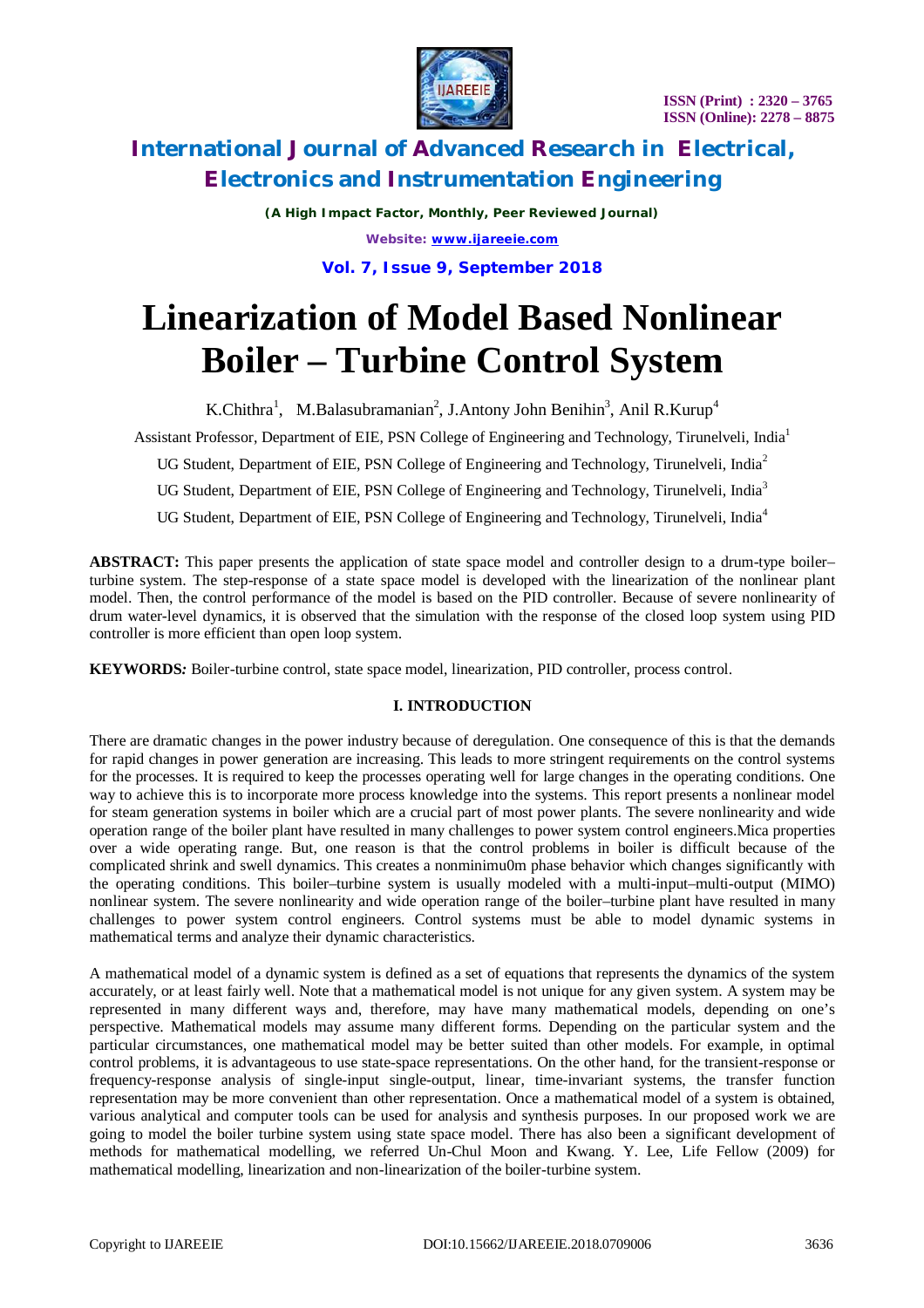

*(A High Impact Factor, Monthly, Peer Reviewed Journal)*

*Website: [www.ijareeie.com](http://www.ijareeie.com)*

### **Vol. 7, Issue 9, September 2018**

### **II. BOILER-TURBINE SYSTEM**

The two major operations in the boiler-turbine system are generation of steam by heating the water into steam. The steam is heated further to obtain super steam for maximum power generation and to reduce wastage of steam. The general block diagram for the boiler-turbine system and its operation is shown in fig.1



Fig.1 Block diagram for the boiler-turbine system

The steam is used to rotate the turbine for creating mechanical energy. The turbine is rotated in a magnetic field to obtain the magnetic lines of force. The steam which is a conducting device when cuts the magnetic lines of force created in the turbine induces power.

### **III. NONLINEAR MODEL**

The model of Bell and Astrom is taken as a real plant among various nonlinear models for the boiler–turbine system. The model represents a boiler-turbine generator for overall wide-range simulations and is described by a third-order MIMO nonlinear state equation. The three state variables are Drum steam pressure, Electric power, Steam water fluid density in the drum, respectively. The three outputsare drum steam pressure, electric power, and drum water-level deviation, respectively. Thedrum water-levelis calculated using two algebraic calculations that are the steam quality and the evaporation rate respectively. The three inputs are normalized positions of valve actuators that control the mass flow rates of fuel, steam to the turbine, and feed water to the drum, respectively. Positions of valve actuators are constrained to  $[0, 1]$ , in their rate of change per second. The equation  $(1)$  to  $(8)$  is non-linear boiler turbine state equation.

$$
\dot{x}_1 = -0.0018u_2x_1^{9/8} - 0.9u_1 - 0.15u_3(1)
$$

$$
\dot{x}_2 = \frac{\left[ (0.73u_2 - 0.16)x_1^{9/8} - x_2 \right]}{10} \tag{2}
$$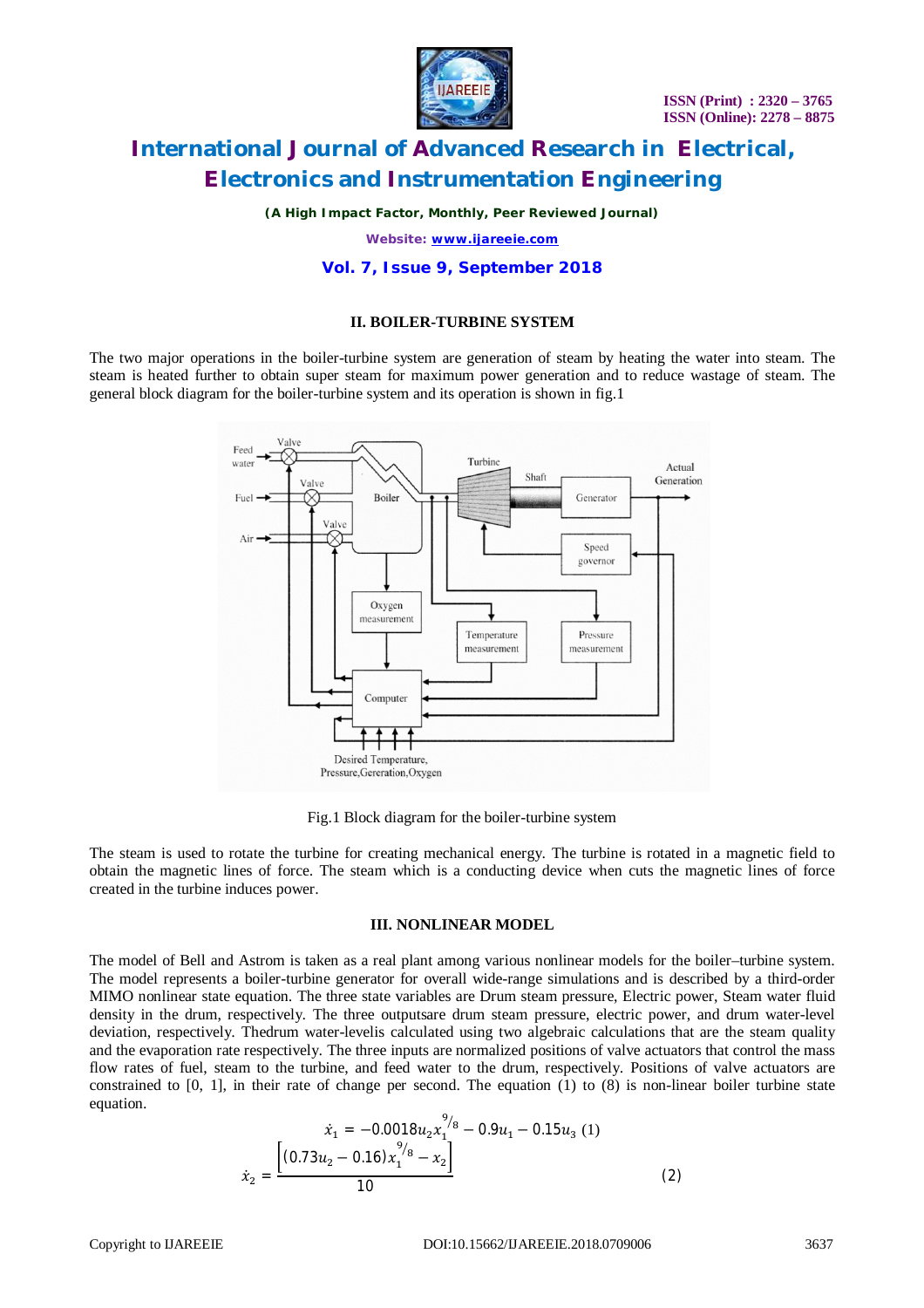

(4)

# **International Journal of Advanced Research in Electrical, Electronics and Instrumentation Engineering**

### *(A High Impact Factor, Monthly, Peer Reviewed Journal)*

*Website: [www.ijareeie.com](http://www.ijareeie.com)*

### **Vol. 7, Issue 9, September 2018**

$$
\dot{x}_3 = \frac{[141u_3 - (1.1u_2 - 0.19)x_1]}{85} \tag{3}
$$

$$
y_1 = x_1 \tag{5}
$$

$$
y_2 = x_2 \frac{(5)}{q_e} \n y_3 = 0.05 \left( 0.13073x_3 + 100a_{cs} + \frac{q_e}{9} - 67.975 \right)
$$
\n(6)

$$
a_{cs} = \frac{[(1 - 0.001538x_3)(0.8x_1 - 25.6)]}{x_3(1.0394 - 0.0012304x_1)}(7)
$$
  
\n
$$
q_e = (0.854u_2 - 0.147)x_1 + 45.59u_1 - 2.514u_3 - 2.096
$$
 (8)

Where,

The three inputs are

 $u_1$ =Normalized positions of valve actuators that control the mass flow rates of fuel

 $u_2$ = Normalized positions of valve actuators that control the steam to the turbine

 $u_3$ = *N*ormalized positions of valve actuators that control feed water to the drum

The three outputs are

 $y_1$  = Drum steam pressure  $(x_1)$ 

 $y_2$  = Electric power  $(x_2)$ 

 $y_3$  = Drum water-level deviation (*L* in meters)

The *y*3, drum water-level *L*, is calculated using two algebraic calculations

a*cs= S*team quality (mass ratio)

 $q_e$  = Evaporation rate (kilograms per second)

⎣

The three state variables are

 $x_1$  = Drum steam pressure (*P* in Kg/cm<sup>2</sup>)

 $x_2$ = Electric power (*E* in Megawatt)

 $x_3$ = Steam water fluid density in the drum (*ρf*in Kg/m<sup>2</sup>)

### **IV. LINEARIZED MODEL**

In most cases of designing boiler–turbine control systems, it is assumed that the exact mathematical model is given; therefore, the linearization of the nonlinear mathematical model is used to design the linear controller. The nonlinear model is linearized using Taylor series expansion at the operating point,  $y_0 = (y_{10}, y_{20}, y_{30})$ ,  $x_0 = (x_{10}, x_{20}, x_{30})$ ,  $u_0 = (u_{10}, u_{10})$  $u_{20}$ *, u*<sub>30</sub>).

The result of linearization is as follows:

$$
\dot{\overline{x}} = A\overline{x}(t) + B\overline{u}(t) \tag{9}
$$
\n
$$
\overline{y}(t) = C\overline{x}(t) + D\overline{u}(t) \tag{10}
$$
\n
$$
\begin{bmatrix}\n0.0162 & 1/8 & 0 & 0\n\end{bmatrix}
$$

Where,

$$
A = \begin{bmatrix} -\frac{0.0162}{8} u_{20} x_{10}^{1/8} & 0 & 0\\ (\frac{6.57}{80} u_{20} - \frac{1.44}{80}) x_{10}^{1/8} & -\frac{1}{10} & 0\\ (\frac{0.19}{85} - \frac{1.1}{85} u_{20}) & 0 & 0 \end{bmatrix}
$$
(11)  

$$
B = \begin{bmatrix} 0.9 & -0.0018 x_{10}^{9/8} & -0.15\\ 0 & -\frac{0.73}{10} x_{10}^{9/8} & 0\\ (\frac{0.19}{85} - \frac{1.1}{85} u_{20}) & -\frac{1.1}{85} x_{10} & \frac{141}{85} \end{bmatrix}
$$
(12)

 $\overline{85}$  J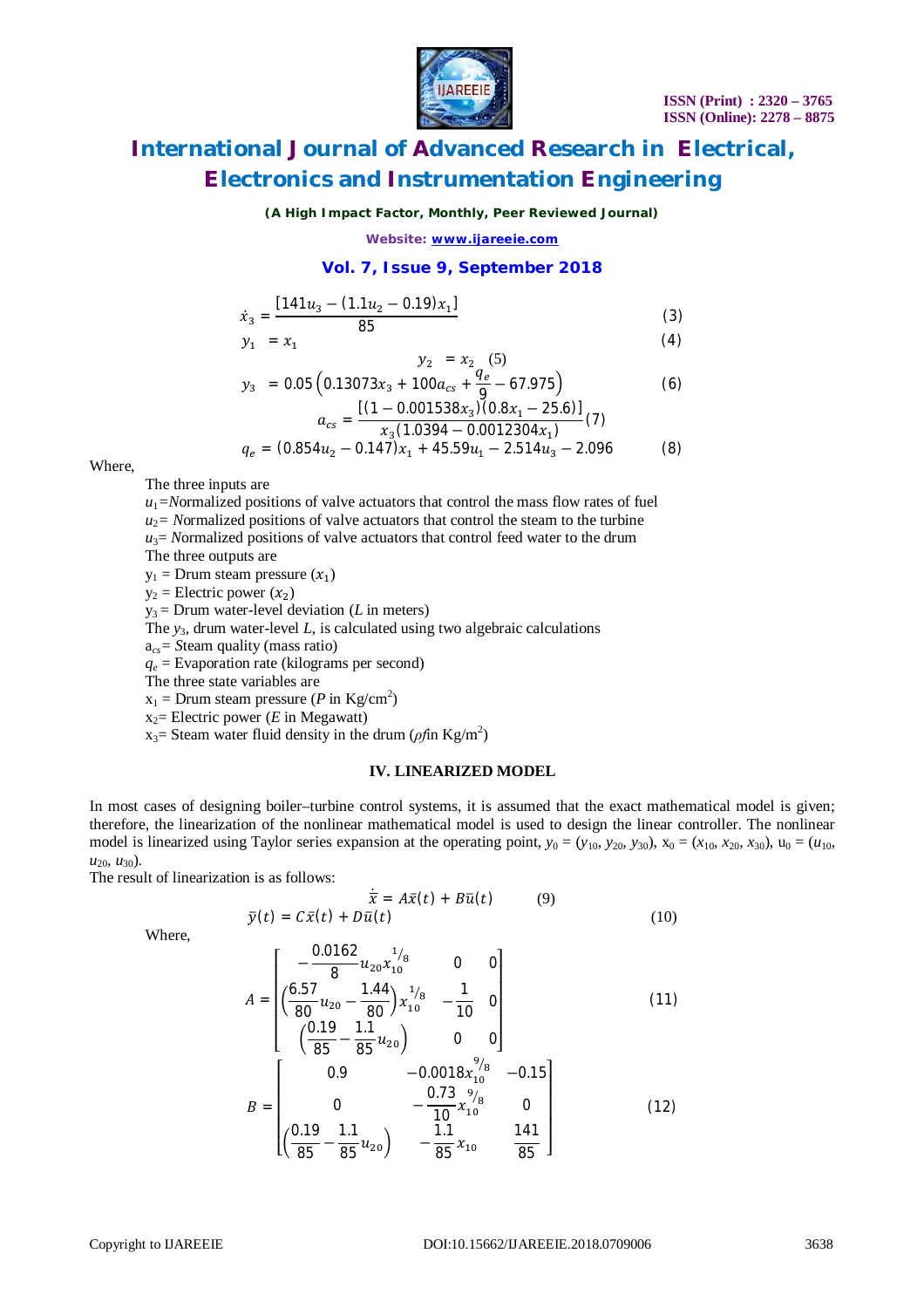

### *(A High Impact Factor, Monthly, Peer Reviewed Journal)*

*Website: [www.ijareeie.com](http://www.ijareeie.com)*

### **Vol. 7, Issue 9, September 2018**

$$
C = \begin{bmatrix} 1 & 0 & 0 \\ 0 & 1 & 0 \\ \left(5\frac{\partial a_{cs}}{\partial x_1} + \frac{11}{9}\frac{\partial q_e}{\partial x_1}\right) & 0 & \left(0.065 + 5\frac{\partial a_{cs}}{\partial x_3}\right) \end{bmatrix} (13)
$$

$$
D = \begin{bmatrix} 0 & 0 & 0 \\ 0 & 0 & 0 \\ 0.2533 & 0.00474x_{10} & -0.014 \end{bmatrix} (14)
$$

The variables  $y$ ,  $x$ , and  $u$  are the differences of the output, state, and input, respectively from the corresponding operating points. The operating points are determined based on a nominal operation of the plant. Considering that the model represents a 210 MW unit, the operating point for power output *y*<sub>2</sub>is 210 MW. This yields the corresponding pressure  $y_1$  as 143 kg/cm<sub>2</sub>from the balance of the plant model. The operating point for water level  $y_3$  must be zero in order to keep the water level in the middle of the drum, which is 50% in the drum level. Then, the operating points for other remaining variables can be calculated by neglecting the derivative terms in (1) - (9). The resulting operating points are  $y_0 = (143, 210, 0)$ *, x*<sub>0</sub> = (143*,* 210*,* 402*.*759*), u*<sub>0</sub> = (0*.*2*,* 0*.*7*,* 0*.*4*).* 

The constant matrices *A*, *B*, *C*, and *D* are evaluated at these operating points as follows:

$$
A = \begin{bmatrix} -0.0026 & 0 & 0 \\ 0.0735 & -0.1000 & 0 \\ -0.0068 & 0 & 0 \end{bmatrix} (15)
$$
  
\n
$$
B = \begin{bmatrix} 0.9000 & -0.4787 & -0.1500 \\ 0 & 19.4120 & 0 \\ 0 & -1.8500 & 1.6588 \end{bmatrix} (16)
$$
  
\n
$$
C = \begin{bmatrix} 1.0000 & 0 & 0 \\ 0 & 1.0000 & 0 \\ 0.0062 & 0 & 0.0033 \end{bmatrix} (17)
$$
  
\n
$$
D = \begin{bmatrix} 0 & 0 & 0 \\ 0 & 0 & 0 \\ 0.2533 & 0.6778 & -0.0140 \end{bmatrix} (18)
$$

Then, a simple algebraic operation with Laplace transform gives transfer functions as follows:

$$
Y(s) = [C(sI - A)^{-1}B + D]U(s)
$$
(19)  

$$
Y(s) = \begin{pmatrix} G_{11} & G_{12} & G_{13} \\ G_{21} & G_{22} & G_{23} \\ G_{31} & G_{32} & G_{33} \end{pmatrix} U(s)
$$
(20)

### **TRANSFER FUNCTION MATRIX**

The transfer function matrix is obtained by the MATLAB coding where the A, B, C, D Matrix are used. The output of the coding is obtained as the transfer function matrix of 3X3 matrix.  $\Omega$ 

$$
G_{11} = \frac{0.9}{s + 0.002635}
$$
 (21)

$$
G_{12} = \frac{-0.4787}{s + 0.002635}
$$
 (22)

$$
G_{13} = \frac{-0.15}{s + 0.002635}
$$
 (23)

$$
G_{21} = \frac{0.0661}{s^2 + 0.1026 s + 0.0002635}
$$
 (24)

$$
G_{22} = \frac{19.41 \text{ s} + 0.01599}{\text{s}^2 + 0.1026 \text{ s} + 0.0002635}
$$
 (25)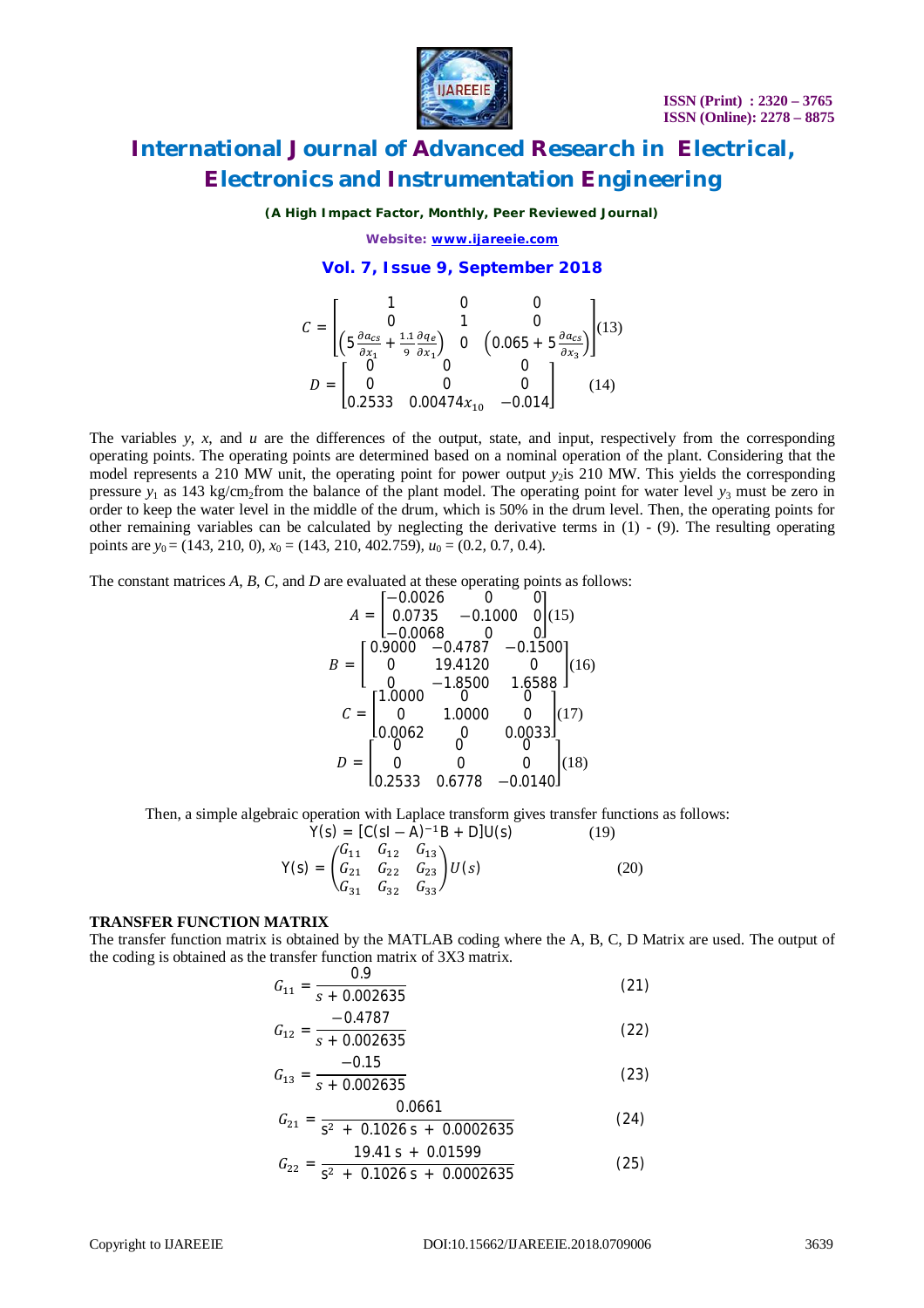



### *(A High Impact Factor, Monthly, Peer Reviewed Journal)*

*Website: [www.ijareeie.com](http://www.ijareeie.com)*

### **Vol. 7, Issue 9, September 2018**

$$
G_{23} = \frac{-0.01102}{s^2 + 0.1026 s + 0.0002635}
$$
 (26)

$$
G_{31} = \frac{0.2533 \text{ s}^2 + 0.006232 \text{ s} - 2.045 \text{ e}^{-0.05}}{\text{s}^2 + 0.002635 \text{ s}} \tag{27}
$$

$$
G_{32} = \frac{0.6778 \text{ s}^2 - 0.007334 \text{ s} - 5.358 \text{e}^{-0.06}}{\text{s}^2 + 0.002625 \text{ s}} \tag{28}
$$

$$
G_{33} = \frac{-0.014s^2 + 0.002635 \text{ s}}{s^2 + 0.004559 \text{ s} - 1.796e^{-0.05}} \tag{29}
$$

With (21) - (29), the unit step-response modelis developed, where G<sub>ij</sub>represents the response y<sub>i</sub>and input u<sub>j</sub>. The boiler model will help to analysis the whole operation of the boiler system. Hence boiler was mathematically modelled which is future used for control the process by different technique.

### **V. PID CONTROLLER**

The PID controller calculation (algorithm) involves three separate constant parameters, and is accordingly sometimes called threeterm control: the proportional, the integral and derivative values, denoted P,I, and D.Heuristically, these values can be interpreted in terms of time: P depends on the present error, I on the accumulation of past errors, and D is a prediction of future errors, based on current rate of change. The one of the heuristic tuning method is formally known as the Ziegler–Nichols method. Z–N tuning creates quarter wave decay. This is an acceptable result for some purposes, but not optimal for all applications The  $K_i$  and  $K_d$  gains are first set to zero. The *P* gain is increased until it reaches the ultimate gain,  $K_u$  at which the output of the loop starts to oscillate.  $K_u$  and the oscillation period Pu.

#### **VI. RESULTS AND DISCUSSIONS**

### **A. OPEN LOOP RESPONSE FOR THE TRANSFER FUNCTIONS** *Gij*

The three columns of plots are the responses corresponding to the respective step inputs,  $u_1$ ,  $u_2$ , and  $u_3$ . Responses for open loop individual transfer function of the matrix given in the fig.2.



Fig.2 Step-responses of linearized model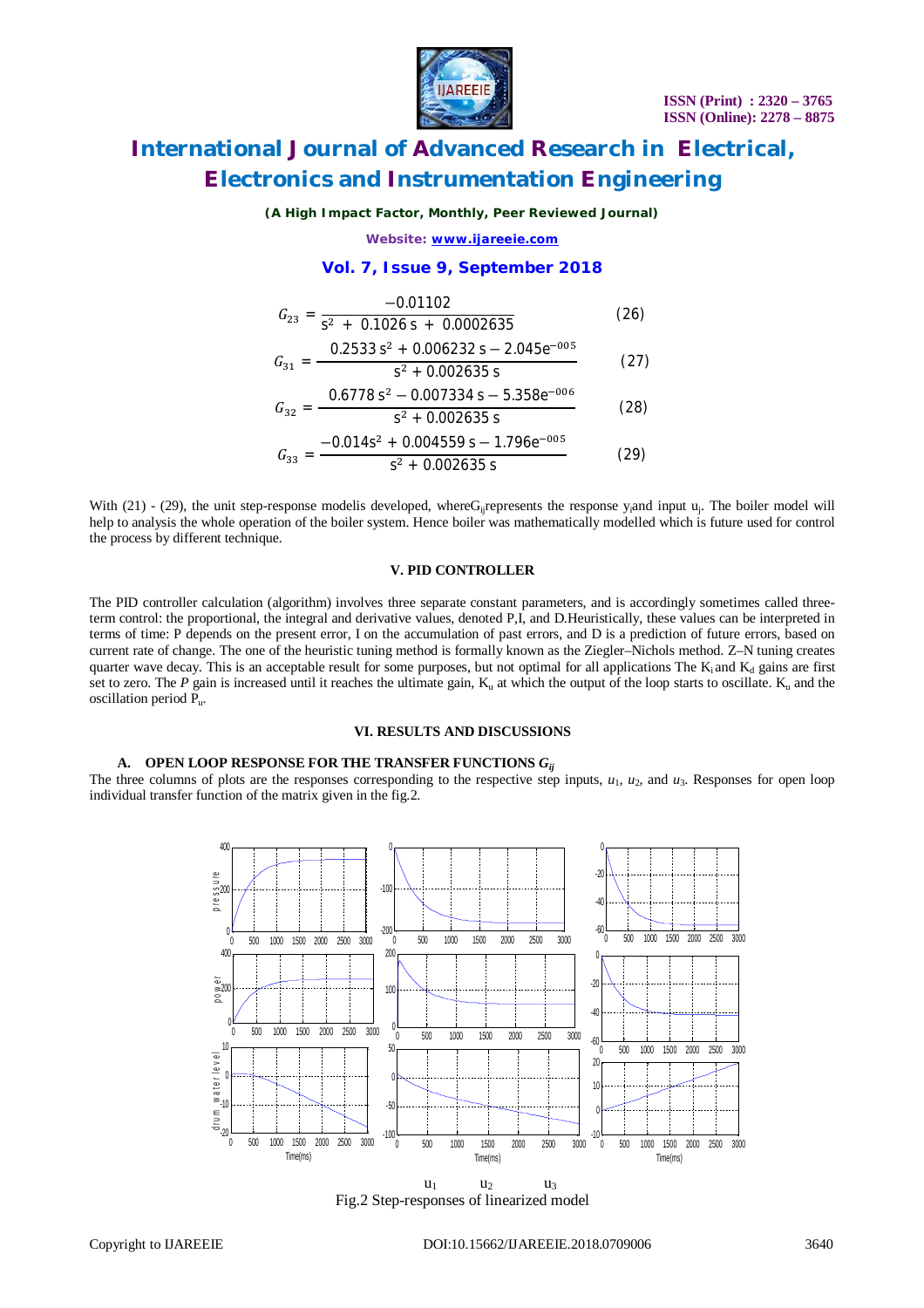

*(A High Impact Factor, Monthly, Peer Reviewed Journal)*

*Website: [www.ijareeie.com](http://www.ijareeie.com)*

### **Vol. 7, Issue 9, September 2018**

Step-responses of linearized model Horizontal axes are time (in seconds), and the three rows of plots represent the outputs,  $y_1(P \text{ in } \text{kg/cm}_2)$ ,  $y_2(E \text{ in } \text{megawatt})$ , and  $y_3(L \text{ in } \text{meters})$ .

### **B. SIMULINK MODEL OF OPEN LOOP SYSTEM**

The state space matrix is given in MATLAB with the step input of the boiler. The open loop response of the three output response is shown in the fig.3.



Fig.3 Response of open loop system

The response of three parameter is get settled but not at the desired value. Thereby there is the need of closed loop system with a controller for control the value at the desired value and settle the output at short time with minimum overshoot.There are so many drawbacks, so we are going for closed loop system to obtain desired output in an excellent method.

### **C. SIMULINK MODEL OF CLOSED LOOP SYSTEM**

The state space matrix is given in MATLAB with the set point for the closed loop system of the boiler with PID controller. The Ziegler–Nichols method is use for tuning the controller. The response of the closed loop PID controller is shown in the fig.4 which is used to study the plant model.



Fig.4 Response of closed loop system